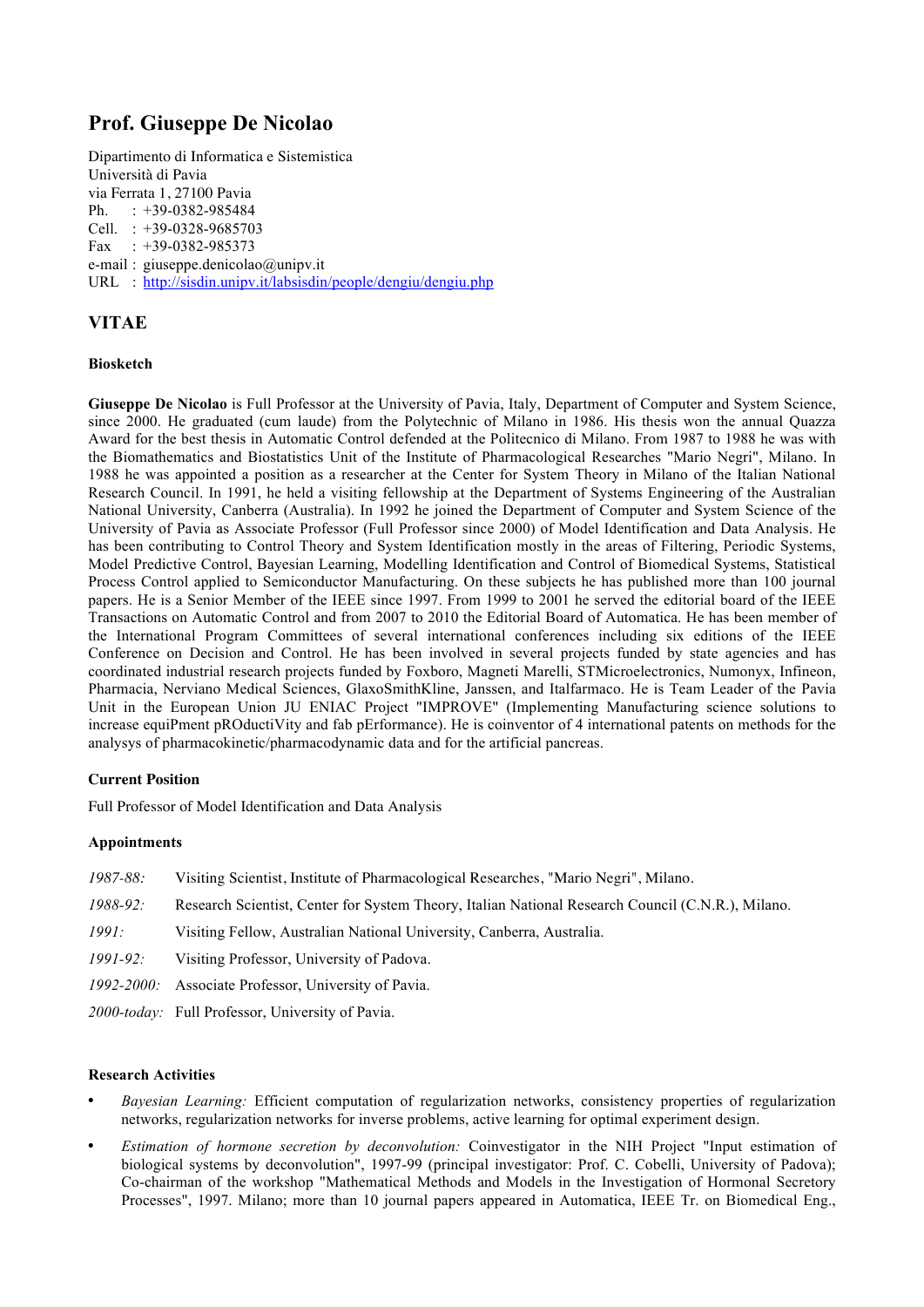Annals of Biomed. Eng., Clinical Endocrinolocy, Europ. J. of Endocrinology, Comp. Progr. & Meth. in Biomed. Eng..

- *Mathematical models of tumor growth inhibition:* projects on computational methods and models for the preclinical development of antitumor drugs funded by the Nerviano Labs of Pharmacia, 2 international patents; several papers in qualified journals including Cancer Research, Journal of Pharmacokin. and Pharmacodyn., Math. Biosciences, IEEE Trans. on Biomedical Engineering.
- *Filtering:* Convergence properties of the time-varying Riccati equation of optimal filtering, guaranteed-cost and H-infinity robust filters, convergence analysis of optimal and robust filters.
- *Periodic systems:* Necessary and sufficient conditions for the solvability of the discrete-time periodic Linear Quadratic Gaussian Problem, spectral factorization of cyclostationary processes, multirate sampled data systems.
- *Model Predictive Control:* Stability analysis of linear receding horizon control via fake Riccati equations, stabilizing nonlinear predictive control, H-infinity nonlinear predictive control.
- *Process diagnosis and data analysis in semiconductor manufacturing:* industrial research project on automatic diagnosis methods funded by STMicroelectronics (2003-today); supervisor of the PhD Thesis winning the 2006 Doctoral Thesis Award of the *IEEE Test Technology Technical Council*. Team Leader of the Pavia Unit in the European Union JU ENIAC Project "IMPROVE" (*Implementing Manufacturing science solutions to increase equiPment pROductiVity and fab pErformance*)*.*
- *Model Predictive Control:* Stability analysis of linear receding horizon control via fake Riccati equations, stabilizing nonlinear predictive control, H-infinity nonlinear predictive control.
- Closed-loop Glucose Control for the Artificial Pancreas: Modular architecture of the artificial pancreas, *in silico* based tuning of Model Predictive Control to be used in *in vivo* trials, collaboration to international research projects funded by the European Union (AP@HOME: Artificial Pancreas at Home) and Juvenile Diabetes Research Foundation (USA), 2 international patents.

#### **Funded Research**

• Research Grants from Italian Ministry of University and Research, Pharmacia, Nerviano Medical Sciences, GlaxoSmithKline, STMicrolectronics, Numonyx, Infineon, Foxboro, Magneti Marelli, Janssen.

#### Recent Grants:

- EU ECSEL JU SemI40 "Power Semiconductor and Electronics Manufacturing 4.0" (2016-2019)
- EU ENIAC JU IMPROVE "Implementing Manufacturing science solutions to increase equiPment pROductiVity and fab pErformance" (2009-2012)
- EU ENIAC JU INTEGRATE "Integrated Solutions for Agile Manufacturing in High-mix Semiconductor Fabs" (2013-2015)
- GlaxoSmithKline 2009, "Development of Bayesian approaches to be applied to clinical studies"
- GlaxoSmithKline 2010-2012, "Integrated response and dropout modelling for clinical utility evaluation"
- GlaxoSmithKline 2012-2013, "Integrated target mediated PK/PD models for lymphocyte binding monoclonal antibodies"
- GlaxoSmithKline 2013, "(Extension of) Integrated response and dropout modelling for clinical utility evaluation"
- GlaxoSmithKline 2014, "Integrated target-mediated drug disposition binding kinetics into physiologically-based pharmacokinetic model for monoclonal antibodies"

Infineon 2010-2011 "iMetreo: Development and implementation of an "automated virtual metrology system"

- Infineon 2012, "Enhancement of a Software called Roome"
- Italfarmaco 2012, "PK/PD Analysis of the effects of ITF2984 on GH, ACTH, cortisol, insulin, glucagon, and plasma glucose"
- Italfarmaco 2014, "Effect of Givinostat on distributions of CSA and prediction of post-treatment MFAF% in Italfarmaco study n. DSC/11/2357/43"
- Italfarmaco 2016, "Modelling of Progesterone in vitro data release and in vivo plasma concentration from ITFE-20168 Progesterone vaginal rings"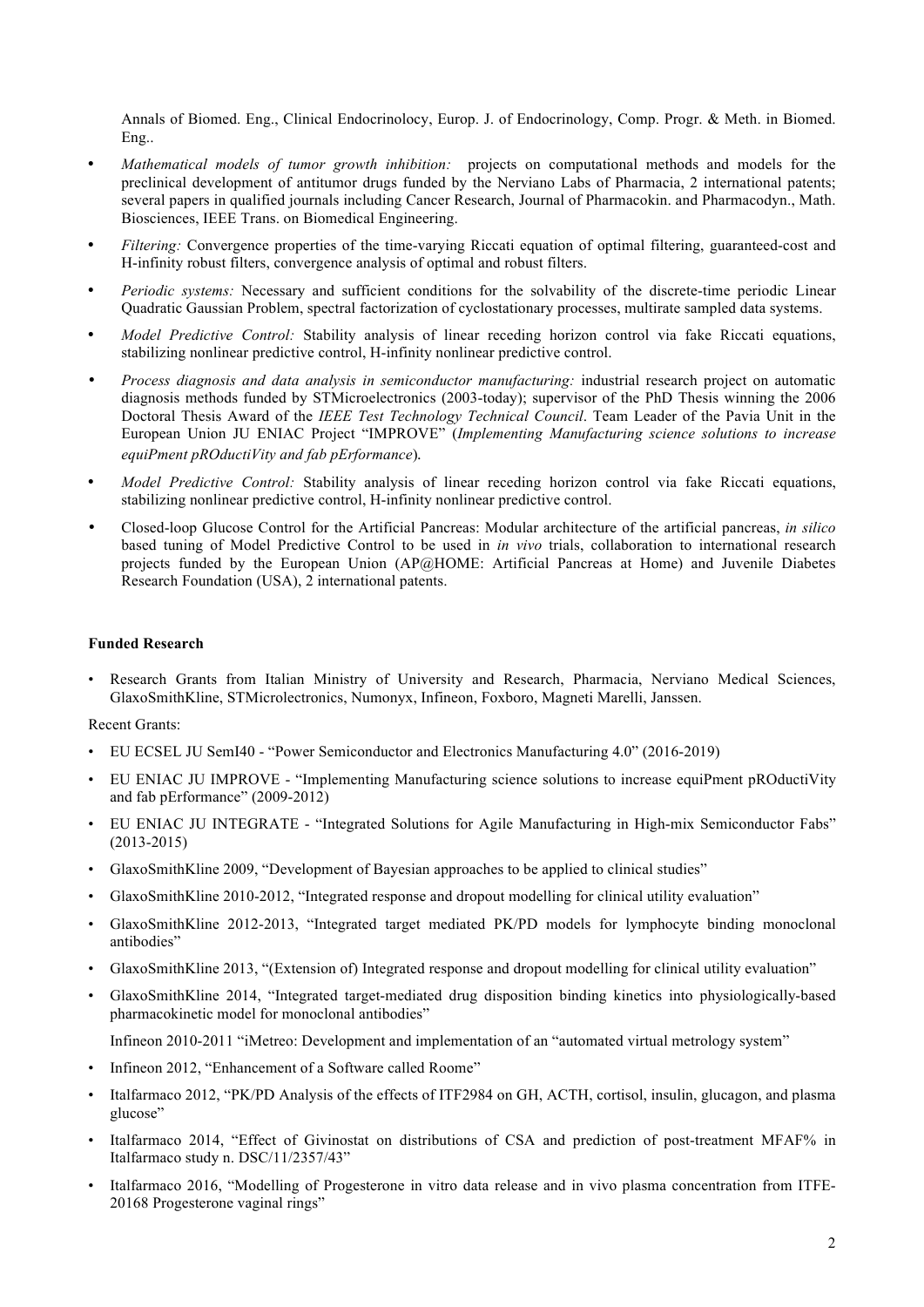- Janssen 2012. "Semi-physiological PK model accounting for the residence and the transit of the lipids from the meal in the Gi tract"
- Janssen 2012, "PKPD modelling of an Anticancer agent"
- Janssen 2013, "Xenograft and biomarker modelling"

#### **Patents**

- Bellazzi Riccardo, De Nicolao Giuseppe, Magni Paolo, Poggesi Italo, Rocchetti Maurizio, "Method to evaluate the systemic exposure in toxicological and pharmacological studies", Pharmacia Italia Oct, 11 2001: WO 2001/075639; Jan, 2 2003: EP1269390; US20030149248.
- Cristiano Cammia, Giuseppe DeNicolao, Italo Poggesi, Maurizio Rocchetti, "Method for estimating or predicting the anti-tumor activity of a compound and for estimating or predicting the tumor growth in mammals", Pharmacia Italia Sep, 25 2003: WO 2003/079004; Feb, 16 2005: EP1506515; Jun, 30 2005: US 20050143927.
- L. Magni, G. De Nicolao, D.M. Raimondo, C. Cobelli, C. Dalla Man, "Predictive control based system and method for control od insulin delivery in diabetes using glucose sensing", published 2010/10/14, University of Virginia Patent Foundation May, 7 2009: WO 2009/059187; US 2010/0262117.
- B. Kovatchev, G. De Nicolao, L. Magni, C. Dalla Man, C. Cobelli, "System, Method and Computer Program Product for Adjustment of Insulin Delivery in Diabetes Using Nominal Open-Loop Profiles ", University of Virginia Patent Foundation Mar, 10 2011: WO 2011/028731; Università degli Studi di Padova, May, 5 2011: WO 2011/051922; University of Virginia Patent Foundation Jul, 4 2012: EP2470256.
- C. Cobelli, G. De Nicolao, A. Facchinetti, S. Guerra, G. Sparacino, "Method to recalibrate continuous glucose monitoring data on-line", Università degli Studi di Padova, May, 5 2011: WO 2011/051922.

#### **Plenary and Invited Lectures**

- Keynote Lecture, "Stability and robustness of nonlinear receding-horizon control", workshop *Nonlinear model predictive control: Assessment and future directions for research*, Ascona, Switzerland, June 3-5 1998.
- Tutorial Lecture, "System identification: Problems and perspectives", *12th Workshop on Qualitative Reasoning*, Cortona, June 3-6, 1997.
- Invited Lecture, "Nonparametric deconvolution in physiological systems: a stochastic approach", opening lecture of the Session *Deconvolution and Modeling of Kinetic Systems, IFAC Symposium on Modeling and Control of Biomedical Systems*, Galveston, Texas, USA, March 27-30, 1994.
- Invited Lecture, "Robustness and performance in adaptive filtering", workshop *Robustness in Identification and Control*, Siena, July 30-August 2, 1998. Among the participants: R.E. Kalman, L. Ljung, P.V. Kokotovic, J.C. Doyle, M. Morari, M.R. Gevers, V. Kucera, V. Kharitonov, J. Ackermann.
- Invited Lecturer, Panel Discussion, International Workshop on *Computers in Endocrinology* , Milano, May 7-10, 1990.
- Invited Lecture, "Estimation using deconvolution of hormone secretion and substrate production", *17th Annual School of the National Biomedical Engineering Group*, Bressanone, September 28-October 1, 1998.
- Invited Seminar, "Nonparametric identification of pharmacokinetic population models via Gaussian processes", March 10, 2006, *Joint Control/Engineering for the Life Sciences Seminar*, Department of Engineering, University of Cambridge, UK.

#### **Journal and Conference Activity**

- Associate Editor, *IEEE Transactions on Control Systems Technology* (2012-2013).
- Associate Editor, *Automatica* (2007-2010).
- Associate Editor, *IEEE Transactions on Automatic Control* (1999-2002).
- IPC Member, *51st IEEE Conf. on Decision and Control*, December 2012, Hawaii, USA.
- Area Editor, *48th IEEE Conf. on Decision and Control*, December 2009, Shanghai, China.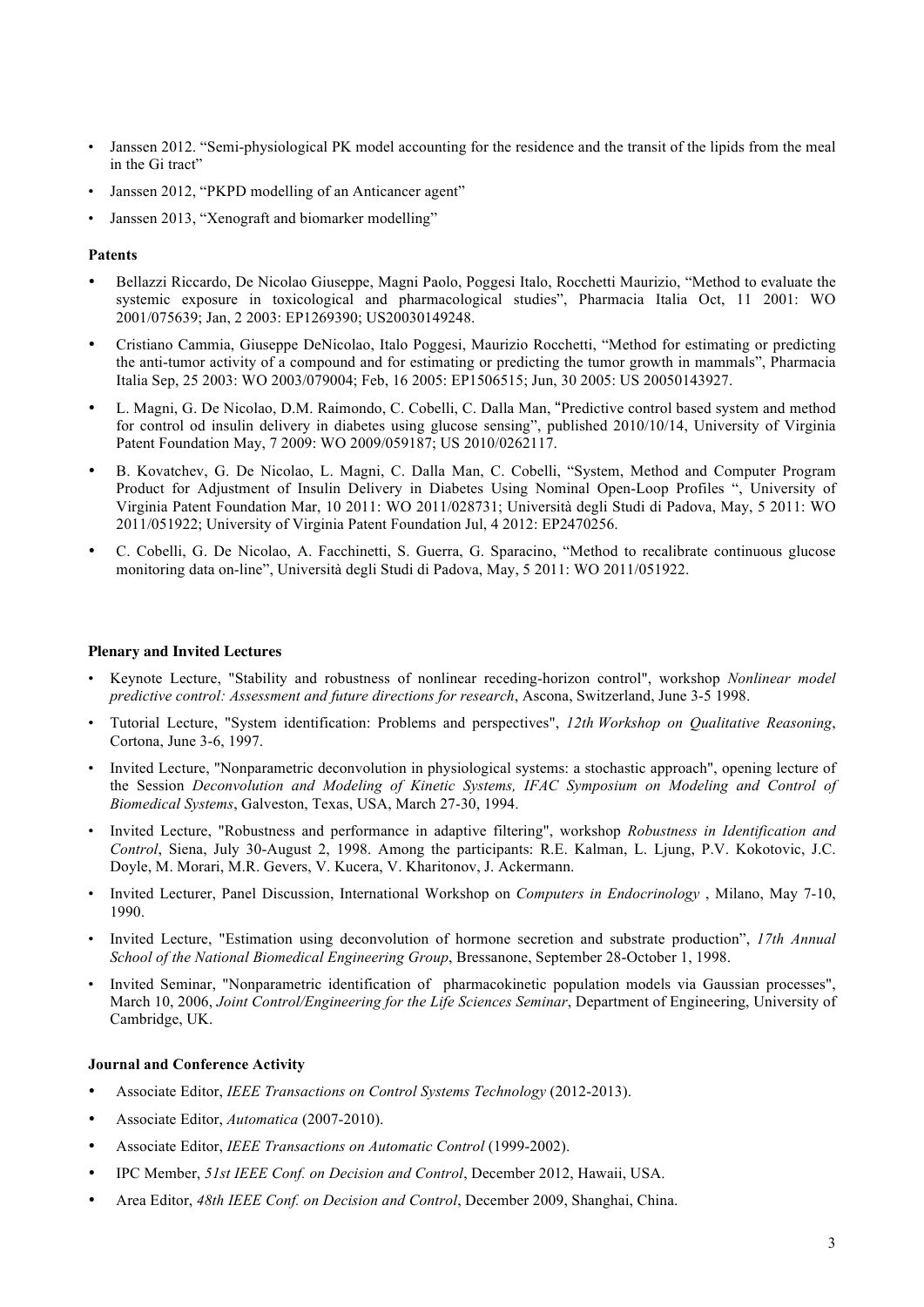- Area Editor, *47th IEEE Conf. on Decision and Control*, December 2008, Cancun, Mexico.
- Area Editor, *44th IEEE CDC-ECC*, December 2005, Sevilla, Spain.
- IPC (International Program Committee) member, *IFAC Workshop on Periodic Control Systems (PSYCO 2004),* August-September 2004, Yokohama, Japan.
- IPC member, *43nd IEEE Conf. on Decision and Control*, December 2004, Atlantis, Paradise Island, Bahamas.
- IPC member, *42nd IEEE Conf. on Decision and Control*, December 2003, Mahui, Hawaii.
- IPC member, *40th IEEE Conf. on Decision and Control*, December 2001, Orlando, Florida.
- IPC member, *4th European Control Conference*, July 1997, Bruxelles, Belgium.
- Member of the Program Committee (2009), *ECOBIOSYS: Classification and Forecasting Models*, organized by ANIPLA (Associazione Nazionale Italiana per l'Automazione).
- Member of the Program Committee (1998, 2001, 2005), *BIOSYS: Sanità e Sistemi Medicali: Automazione ed Informatizzazione*, organized by ANIPLA (Associazione Nazionale Italiana per l'Automazione).
- Co-chairman, Workshop on *Mathematical Methods and Models in the Investigation of Hormonal Secretory Processes*, Istituto Auxologico Italiano, Milano, February 21, 1997.
- Member of the Organizing Committee, *21st PAGE (Population Approach Group Europe) Meeting*, Venezia, June 6-8, 2012.
- Member of the Organizing Committee, *Workshop on the Riccati Equation*, Como, June 1989, co-sponsored by IEEE-Control Systems Society, IFAC, and SIAM.

#### **Publication list (Journals)**

- [A1] S. Bittanti, P. Colaneri, G. De Nicolao, "Discrete–time linear periodic systems: A note on the reachability and controllability interval length", *Systems & Control Letters*, vol. 8, pp. 75–78, 1986.
- [A2] S. Bittanti, P. Colaneri, G. De Nicolao, "The difference periodic Riccati equation for the periodic prediction problem", *IEEE Trans. on Automatic Control*, vol. AC-33, pp. 706-712, 1988.
- [A3] V. Guardabasso, G. De Nicolao, M. Rocchetti, D. Rodbard, "Evaluation of pulse-detection algorithms by computer simulation of hormone secretion", *Am. J. Physiol.*, vol. 255 (Endocrinol.Metab. 18), pp. E775-E774, 1988.
- [A4] G. De Nicolao, M. Rocchetti, "Mean plasma hormone concentration is controlled in a linear manner by secretory impulse frequency", *Am. J. Physiol.*, vol. 257 (Endocrinol.Metab.18), pp. E299, 1989.
- [A5] S. Bittanti, P. Colaneri, G. De Nicolao, "A note on the maximal solution of the periodic Riccati equation", *IEEE Trans. on Automatic Control*, vol. AC-34, pp. 1316-1319, 1989.
- [A6] S. Bittanti, P. Colaneri, G. De Nicolao, "An algebraic Riccati equation for the discrete-time periodic prediction problem", *Systems & Control Letters*, vol. 14, pp. 71-78, 1990.
- [A7] G. De Nicolao, "On a fallacious conjecture about the stabilizability properties of solutions of the Riccati difference equation," *Systems & Control Letters*, vol. 14, pp. 409-410, 1990.
- [A8] G. De Nicolao, V. Guardabasso, M. Rocchetti, "The relationship between rate of venous sampling and visible frequency of hormone pulses", *Computer Meth. Programs Biomed.*, vol. 33, pp. 145-157, 1990.
- [A9] M. Rocchetti, G. De Nicolao, "CURT: A randomization test for statistical comparison between experimental curves", *Computer Meth. Programs Biomed.*, vol. 31, pp. 207-213, 1990.
- [A10] A. Sartorio, A. Spada, M. Arosio, A. Conti, G. Faglia, G. De Nicolao, "Effects of consecutive doses of GHRH on GH secretion," *Clinical Endocrinology*, vol. 35, pp. 187-188, 1991.
- [A11] G. De Nicolao, "On the time-varying Riccati difference equation of optimal filtering," *SIAM. J. Control Opt.,* vol. 30, pp. 1251-1269, 1992.
- [A12 G. De Nicolao, M. Gevers, "Difference and differential Riccati equations: A note on the convergence to the strong solution," *IEEE Trans. on Automatic Control*, vol. AC-37 pp. 1055-1057, 1992.
- [A13] S. Bittanti, P. Bolzern, G. De Nicolao, "Comments on 'Stabilizability and detectability of discrete-time time-varying systems," *IEEE Trans. on Automatic Control*, vol. AC-37 pp. 1274-1275, 1992.
- [A14] G. De Nicolao, "Cyclomonotonicity and stabilizability properties of solutions of the difference periodic Riccati equation," *IEEE Trans. on Automatic Control*, vol. AC-37, pp.1405-1410, 1992.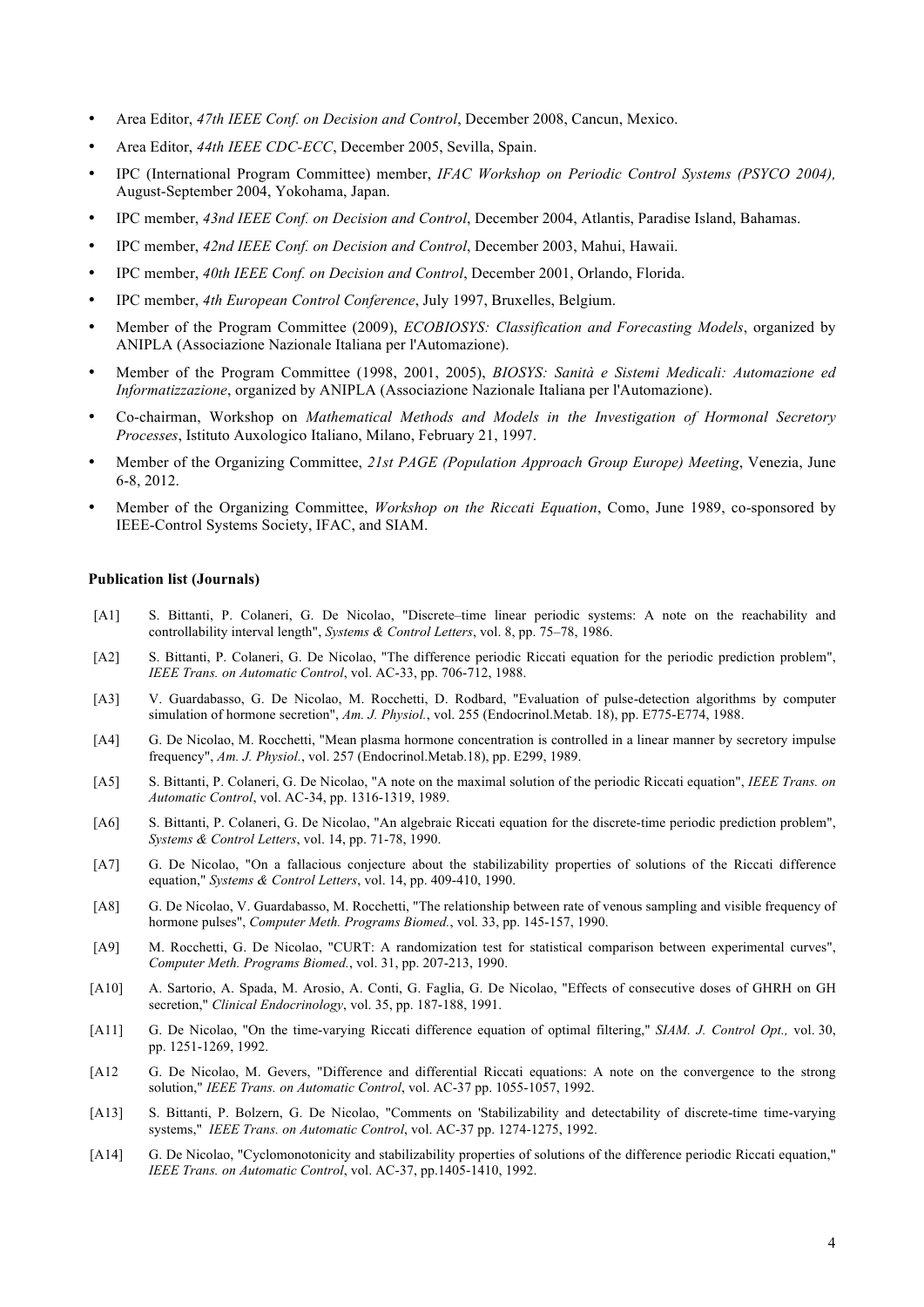- [A15] G. De Nicolao, "On the convergence to the strong solution of periodic Riccati equations," *Int. J. Control*, vol. 56, pp. 87- 97, 1992.
- [A16] G. De Nicolao, "Differential periodic Riccati equations: A note on the existence of an infinite number of periodic strong solutions," *Int. J. Control*, vol. 56, pp. 985-990, 1992.
- [A17] S. Bittanti, G. De Nicolao, "Spectral factorization of linear periodic systems with application to the optimal prediction of periodic ARMA models," *Automatica*, vol. 29, pp. 517-522, 1993.
- [A18] G. De Nicolao, A. Locatelli, "On the utopian approach to the multiobjective LQ problem," *Optimal Control Appl. and Methods*, vol. 14, pp. 111-124, 1993.
- [A19] G. De Nicolao, D. Liberati, "Linear and nonlinear techniques for the deconvolution of hormone time-series," *IEEE Trans. on Biomed. Eng.*, vol. BME-40, pp. 440-455, 1993.
- [A20] G. De Nicolao, F. Lorito, S.Strada, "On 'Comparison and Extensions of Control Methods for Narrow-Band Disturbance Rejection'," *IEEE Trans. on Speech and Audio Processing*, vol. SAP-2, pp. 459-461, 1994.
- [A21] P. Bolzern, P. Colaneri, G. De Nicolao, "On the computation of upper covariance bounds for perturbed linear systems," *IEEE Trans. on Automatic Control*, vol. AC-39, pp. 623-626, 1994.
- [A22] S. Bittanti, G. De Nicolao, "Review of the book: 'The Autonomous Linear Quadratic Control Problem: Theory and Numerical Solutions'," *Automatica*, vol. 30, pp. 555-556, 1994.
- [A23] P. Bolzern, P. Colaneri, G. De Nicolao, "Covariance bounds for discrete-time linear systems with parameter uncertainty," *Int. J. Control*, vol. 60, pp. 1307-1317, 1994.
- [A24] G. De Nicolao, "Cyclomonotonicity, Riccati equations, and periodic receding horizon control," *Automatica*, vol. 30, pp. 1375-1388, 1994.
- [A25] P. Colaneri, G. De Nicolao, "Multirate LQG control of continuous-time stochastic systems", *Automatica*, vol. 31, pp. 591- 596, 1995.
- [A26] P. Bolzern, P. Colaneri, G. De Nicolao, "Optimal design of robust predictors for linear discrete-time systems," *Sys. & Control Letters*, 1995, 26 (1995) 25-31.
- [A27] G. De Nicolao, D. Liberati, A. Sartorio, "Deconvolution of infrequently sampled data for the estimation of growth hormone secretion," *IEEE Trans. on Biomed. Eng.*, vol. BME-42 (1995) 678-687.
- [A28] G. De Nicolao, A. De Nicolao, "WENDEC: A deconvolution program for processing hormone time-series," *Computer Meth. Programs Biomed.*, 47 (1995) 237-252.
- [A29] R. Bellazzi, C. Siviero, G. De Nicolao, M. Stefanelli, "Adaptive controllers for intelligent monitoring", *Artificial Intelligence in Medicine*, 7 (1995) 515-540.
- [A30] G. De Nicolao, L. Magni, R. Scattolini, "On the robustness of receding-horizon control with terminal constraints," *IEEE Trans. on Automatic Control*, AC-41 (1996) 451-453.
- [A31] P. Bolzern, P. Colaneri, G. De Nicolao, "Optimal robust filtering with time-varying parameter uncertainty," *Int. J. Control*, 63 (1996), 557-576.
- [A32] G. De Nicolao, R. Scattolini, G. Sala, "An adaptive predictive regulator with input saturations," *Automatica* , 32 (1996) 597-601.
- [A33] G. De Nicolao, R. Scattolini, C. Siviero "Modelling the volumetric efficiency of IC engines: Parametric, non-parametric and neural techniques," *Control Eng. Practice* , 4 (1996) 1405-1415.
- [A34] G. De Nicolao, L. Magni, R. Scattolini, "Robust predictive control of systems with uncertain impulse response", *Automatica* , 32 (1996) 1475-1479.
- [A35] G. De Nicolao, S. Strada, "On the stability of receding-horizon LQ control with zero-state terminal constraint", *IEEE Trans. on Automatic Control*, AC-42 (1997) 257-260.
- [A36] P. Bolzern, P. Colaneri, G. De Nicolao, "H∞ differential Riccati equations: convergence properties and finite escape phenomena," *IEEE Trans. on Automatic Control*, AC-42 (1997) 113-118.
- [A37] P. Bolzern, P. Colaneri, G. De Nicolao, "Finite escapes and convergence properties of guaranteed-cost robust filters," *Automatica,* 33 (1997) 31-47.
- [A38] G. De Nicolao, G. Sparacino, C. Cobelli "Nonparametric input estimation in physiological systems: Problems, methods, case studies," *Automatica,* 33 (1997) 851-870.
- [A39] G. De Nicolao, S. Strada, "On the use of reachability gramians for the stabilization of linear periodic systems", *Automatica,* 33 (1997) 729-732.
- [A40] A. Sartorio, G. De Nicolao, G. Pizzini, D. Liberati, "Nonparametric deconvolution provides an objective assessment of GH responsiveness to GH releasing stimuli in normal subjects," *Clin. Endocrinology*, 46 (1997) 387-400.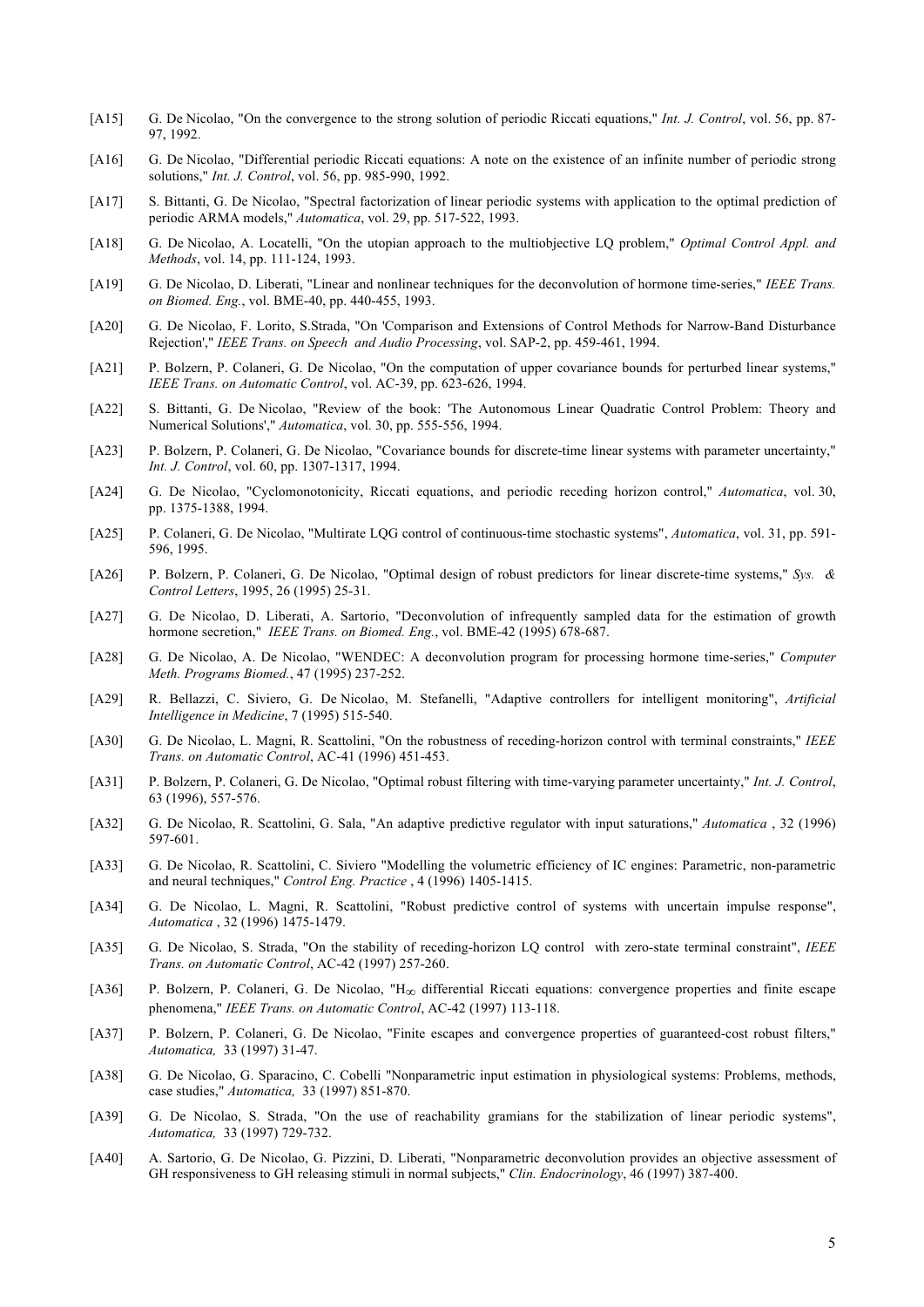- [A41] G. De Nicolao, L. Magni, R. Scattolini, "Stabilizing predictive control of nonlinear ARX models", *Automatica*, 33 (1997) 1691-1697.
- [A42] R. Bellazzi, P. Magni, G. De Nicolao, "Dynamic probabilistic networks for modelling and identifying dynamics systems", *Intelligent Data Analysis Journal*, 1 (1997) 245-262.
- [A43] G. De Nicolao, G. Ferrari Trecate "On the zeros of discrete-time linear periodic systems", *Circuits, Systems, Signal Processing,* 16 (1997) 703-718.
- [A44] P. Bolzern, P. Colaneri, G. De Nicolao, "Transient and asymptotic analysis of discrete-time H∞ filters," *Europ. J. Control,* 3 (1997) 317-324.
- [A45] G. De Nicolao, L. Magni, R. Scattolini, "Stabilizing receding-horizon control of nonlinear time-varying systems", *IEEE Trans. on Automatic Control*, AC-43 (1998) 1030-1036.
- [A46] G. De Nicolao, S. Strada, "Kalman filtering with mixed discrete-continuous observations", *Int. J. Control* , 70 (1998) 71- 84.
- [A47] G. De Nicolao, S. Pinzoni, G. Ferrari Trecate, "Zeros of continuous-time linear periodic systems", *Automatica,* 34 (1998 ) 1651-1655.
- [A48] P. Magni, R. Bellazzi, G. De Nicolao, "Bayesian function learning using MCMC methods", *IEEE Trans. on Pattern Analysis and Machine Intelligence*, PAMI-20 (1998) 1319-1331.
- [A49] G. De Nicolao, "Discussion on the paper 'Discrete time Riccati equations in open loop Nash and Stackleberg games' by G. Freiling, G. Jank, and H. Abou Kandil," *Europ. J. of Control*, 5 (1999) 67-69.
- [A50] G. De Nicolao, G. Ferrari Trecate, "On the Wold decomposition of discrete-time cyclostationary processes", *IEEE Trans. on Signal Processing,* 47 (1999) 2041-2043.
- [A51] G. De Nicolao, L. Magni, R. Scattolini, "Some issues in the design of predictive controllers," *Int. J. Applied Math. and Computer Sc. - Special issue on Predictive Methods for Adaptive Control,* 9 (1999) 9-24.
- [A52] P. Bolzern, P. Colaneri, G. De Nicolao, "H∞-robustness of adaptive filters against measurement noise and parameter drift," *Automatica,* 35 (1999), 1509-1520.
- [A53] G. De Nicolao, C. Rossi, R. Scattolini, M. Suffritti "Identification and idle speed control of internal combustion engines," *Control Engineering Practice* , 7 (1999) 1061-1069.
- [A54] G. De Nicolao, D. Liberati, J. Veldhuis, A. Sartorio "LH and FSH secretory responses to GnRH in normal individuals: a non-parametric deconvolution approach," *Europ. J. of Endocrinol.,* 141 (1999) 246-256.
- [A55] G. De Nicolao, G. Ferrari Trecate, "Consistent identification of NARX models via regularization networks", *IEEE Trans. on Automatic Control, - Special issue on Neural Networks in control, identification and decision making*, AC-44 (1999) 2045-2049.
- [A56] P. Bolzern, P. Colaneri, G. De Nicolao "Tradeoff between mean-square and worst-case performances in adaptive filtering," *Europ. J. of Control,* 6 (2000) 78-88.
- [A57] G. De Nicolao, G. Ferrari Trecate, G. Sparacino, "Fast spline smoothing via spectral factorization concepts", *Automatica,* 36 (2000) 1733-1739.
- [A58] R. Bellazzi, P. Magni, G. De Nicolao, "Bayesian structural analysis of blood glucose time series coming from diabetic patients home monitoring," *IEEE Trans. on Biomed. Eng.,* BME-47 (2000) 971-975.
- [A59] M. Maroni, P. Bolzern, G. De Nicolao, U. Shaked, "Existence and convergence of solutions to the  $H_{\infty}$  sampled-data estimation problem," *Int. J. Control* (2000) 1382 - 1391.
- [A60] A. Sartorio, A. Pizzocaro, D. Liberati, G. De Nicolao, J. Veldhuis, G. Faglia "Abnormal LH pulsatility in women with hyperprolactinaemic amenorrhea normalizes after bromocriptine treatment: deconvolution-based assessment," *Clinical Endocrinology* (2000) 52: 703-712.
- [A61] G. De Nicolao, D. Liberati, A. Sartorio, "Stimulated secretion of pituitary hormones in normal humans: A novel direct assessment from blood concentrations," *Ann. Biomed. Eng.* 28 (2000) 1136-1145.
- [A62] G. De Nicolao, G. Ferrari Trecate, "Regularization networks: Fast weight calculation via Kalman filtering", *IEEE Trans. on Neural Networks,* TNN-12 (2001) 228-235.
- [A63] L. Magni, G. De Nicolao, L. Magnani, R. Scattolini, "A stabilizing model-based predictive control algorithm for nonlinear systems", *Automatica* 37 (2001) 1351-1362.
- [A64] L. Magni, G. De Nicolao, R. Scattolini, "Output feedback and tracking of nonlinear systems with model predictive control", *Automatica* 37 (2001) 1601-1607.
- [A65] G. Sparacino, G. Pillonetto, M. Capello, De Nicolao, C. Cobelli, "WINSTODEC: A stochastic deconvolution program for physiological and pharmacokinetic systems," *Computer Meth. Programs Biomed* 67 (2001) 67-77.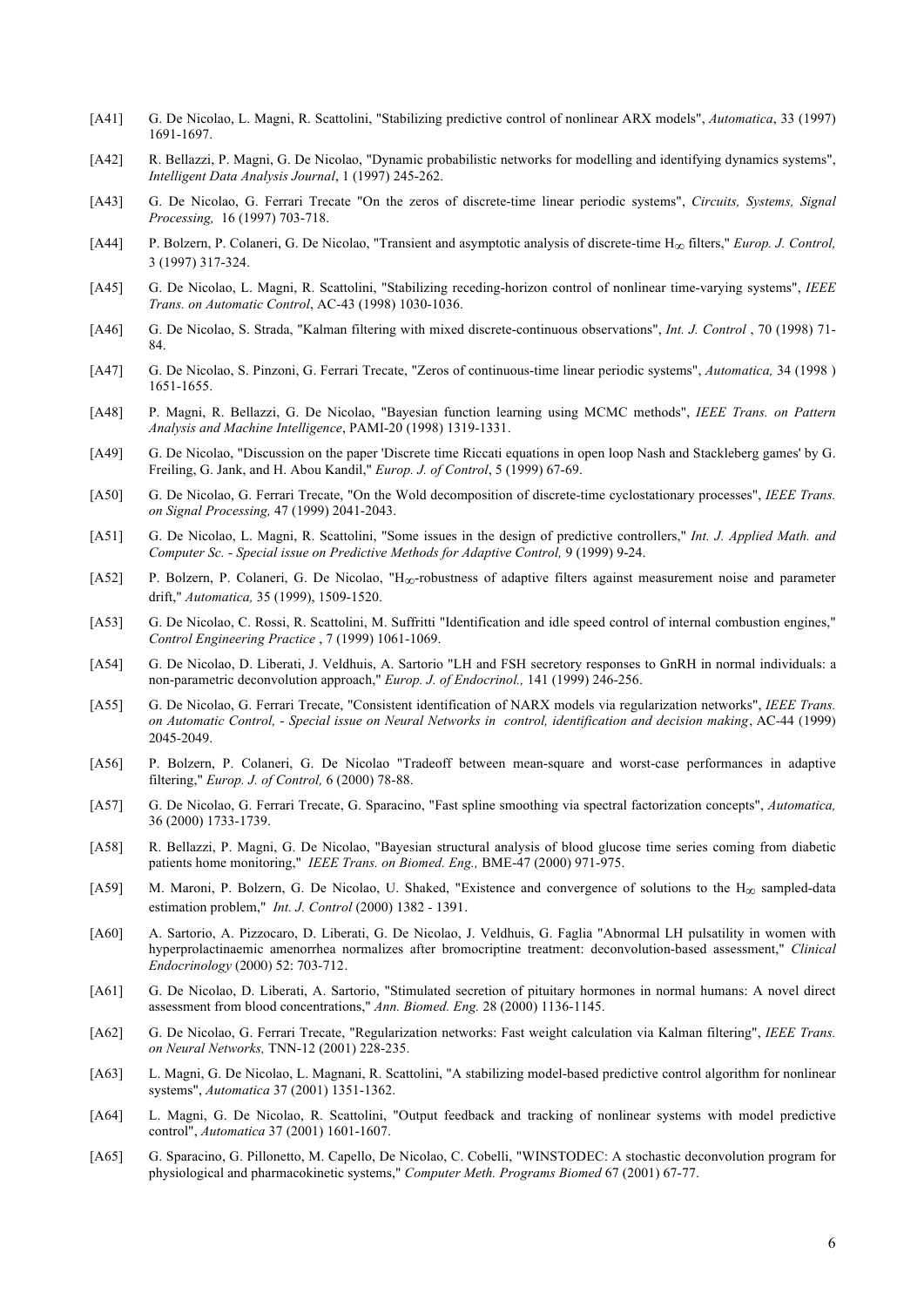- [A66] P. Bolzern, P. Colaneri, G. De Nicolao, U. Shaked, "Guaranteed H<sub>∞</sub> robustness bounds for Wiener filtering and prediction," *Int. J. Robust Nonlinear Control,* 12 (2002) 41-56.
- [A67] A. Sartorio, G. De Nicolao, D. Liberati, "An improved computational method to assess pituitary responsiveness to secretagogue stimuli," *Europ. J. of Endocrinology* 147 (2002) 323-332.
- [A68] P. Magni, R. Bellazzi, G. De Nicolao, I. Poggesi, M. Rocchetti, "Nonparametric AUC estimation in population studies with incomplete sampling: A Bayesian approach" *J. Pharmacokinetics and Pharmacodynamics,* 29 (2002) 445-471.
- [A69] G. De Nicolao, G. Ferrari Trecate, "Regularization networks for inverse problems: A state-space approach", *Automatica,* 39 (2003) 669- 676.
- [A70] Magni L., G. De Nicolao, R. Scattolini and F. Allgöwer, "Robust Model predictive Control of nonlinear discrete-time systems," *International Journal of Robust and Nonlinear Control,* 13 (2003) 229-246.
- [A71] M. Germani, P. Magni, G. De Nicolao, I. Poggesi, A. Marsiglio, D. Ballinari, M. Rocchetti, "In vitro cell growth pharmacodynamic studies: a new nonparametric approach to determining the relative importance of drug concentration and treatment time," *Cancer Chemother. Pharmacol.,* 52 (2003) 507-513.
- [A72] M. Simeoni, P. Magni, C. Cammia, G. De Nicolao, V. Croci, E. Pesenti, M. Germani, I. Poggesi, M. Rocchetti, "Predictive pharmacokinetic-pharmacodynamic modeling of tumor growth kinetics in xenograft models after administrations of anticancer agents," *Cancer Research,* 64 (2004) 1094-1101.
- [A73] P. Bolzern, P. Colaneri, G. De Nicolao, "On discrete-time H∞ fixed-lag smoothing," *IEEE Trans. on Signal Processing,*  SP-52 (2004) 132-141.
- [A74] M. Diehl, L. Magni, G. De Nicolao, "Efficient NMPC of unstable periodic systems using approximate infinite horizon closed loop control," *Annual Reviews in Control,* 28 (2004) 37-45.
- [A75] Magni L., G. De Nicolao and R. Scattolini, "On the stabilization of nonlinear discrete-time systems with output feedback," *International Journal of Robust and Nonlinear Control*, 14 (2004) 1379-1391.
- [A76] Rocchetti, M., I. Poggesi, M. Germani, F. Fiorentini, C. Pellizzoni, P. Zugnoni, E. Pesenti, M. Simeoni, G. De Nicolao, " A PK-PD model for predicting tumor growth inhibition in mice: a useful tool in oncology drug development," *Basic & Clinical Pharmacology & Toxicology*, 96 (2005) 265-268.
- [A77] F. Di Palma, G. De Nicolao, G. Miraglia, E. Pasquinetti, F. Piccinini, "Unsupervised spatial pattern classification of electrical-wafer-sorting maps in semiconductor manufacturing", *Pattern Recognition Letters*, 26 (2005) 1857-1865.
- [A78] P. Magni, M. Simeoni, I. Poggesi, M. Rocchetti, G. De Nicolao, "A mathematical model to study the effects of drugs administration on tumor growth dynamics", *Mathematical Biosciences*, 200 (2006) 127-151.
- [A79] P. Bolzern, P. Colaneri, G. De Nicolao, "On almost sure stability of continuous-time Markov jump linear systems", *Automatica*, 42 (2006) 983-988.
- [A80] G. De Nicolao, A. Ferrara, L. Giacomini, "On board sensor-based collision risk assessment to improve pedestrians safety", *IEEE Trans. on Vehicular Technol.*, 56 (2007) 2405-2413.
- [A81] M. Neve, G. De Nicolao, L. Marchesi, "Nonparametric identification of population models via Gaussian processes", *Automatica,* 43 (2007) 1134-1144.
- [A82] F. Di Palma, G. De Nicolao, G. Miraglia, O. Donzelli, "ACID: Automatic classification of sort test maps for interactive process diagnosis", *IEEE Design & Test*, 24 (2007) 352-361.
- [A83] M. Rocchetti, M. Simeoni, E. Pesenti, G. De Nicolao, I. Poggesi, "Predicting the active doses in humans from animal studies: A novel approach in oncology", *Europ. J. of Cancer.*, 43 (2007) 1862-1868.
- [A84] F. Dinuzzo, M. Neve, G. De Nicolao, U.P. Gianazza, "On the representer theorem and equivalent degrees of freedom of SVR", *J. of Machine Learn. Res.*, 8 (2007) 2467-2495.
- [A85] L. Magni, D.M. Raimondo, L. Bossi, C. Dalla Man, G. De Nicolao, B. Kovatchev, C. Cobelli, "Model predictive control of type 1 diabetes: An in silico trial", *J. of Diabetes Sc. and Technol.*, 1 (2007) 804-812.
- [A86] A. Bashkov, G. De Nicolao, V. Kolmanovskii, A. Matasov, "Filtering problems for discrete Volterra equations with combined disturbances", *Stochastic Analysis and Applications*, 25 (2007) 1297-1323.
- [A87] M. Neve, G. De Nicolao, L. Marchesi, "Nonparametric identification of population models: An MCMC approach", *IEEE Trans. on Biomed. Eng.*, 55 (2008) 41-50.
- [A88] P. Bolzern, P. Colaneri, G. De Nicolao, "Almost sure stability of stochastic linear systems with ergodic parameters", *Europ. J. of Control*, 14 (2) (2008) 114-123. "Final comments by the authors", 129-130.
- [A89] L. Magni, D. M. Raimondo, C. Dalla Man, M. Breton, S. Patek, G. De Nicolao, C. Cobelli, B. Kovatchev, "Evaluating the Efficacy of Closed-Loop Glucose Regulation via Control-Variability Grid Analysis (CVGA)", *Journal of Diabetes Science and Technology*, 2 (2008) 630-635.
- [A90] P. Magni, M. Germani, G. De Nicolao, G. Bianchini, M. Simeoni, I. Poggesi, M. Rocchetti, "A minimal model of tumor growth inhibition", *IEEE Trans. on Biomed. Eng.*, 55 (2008) 2683-2690.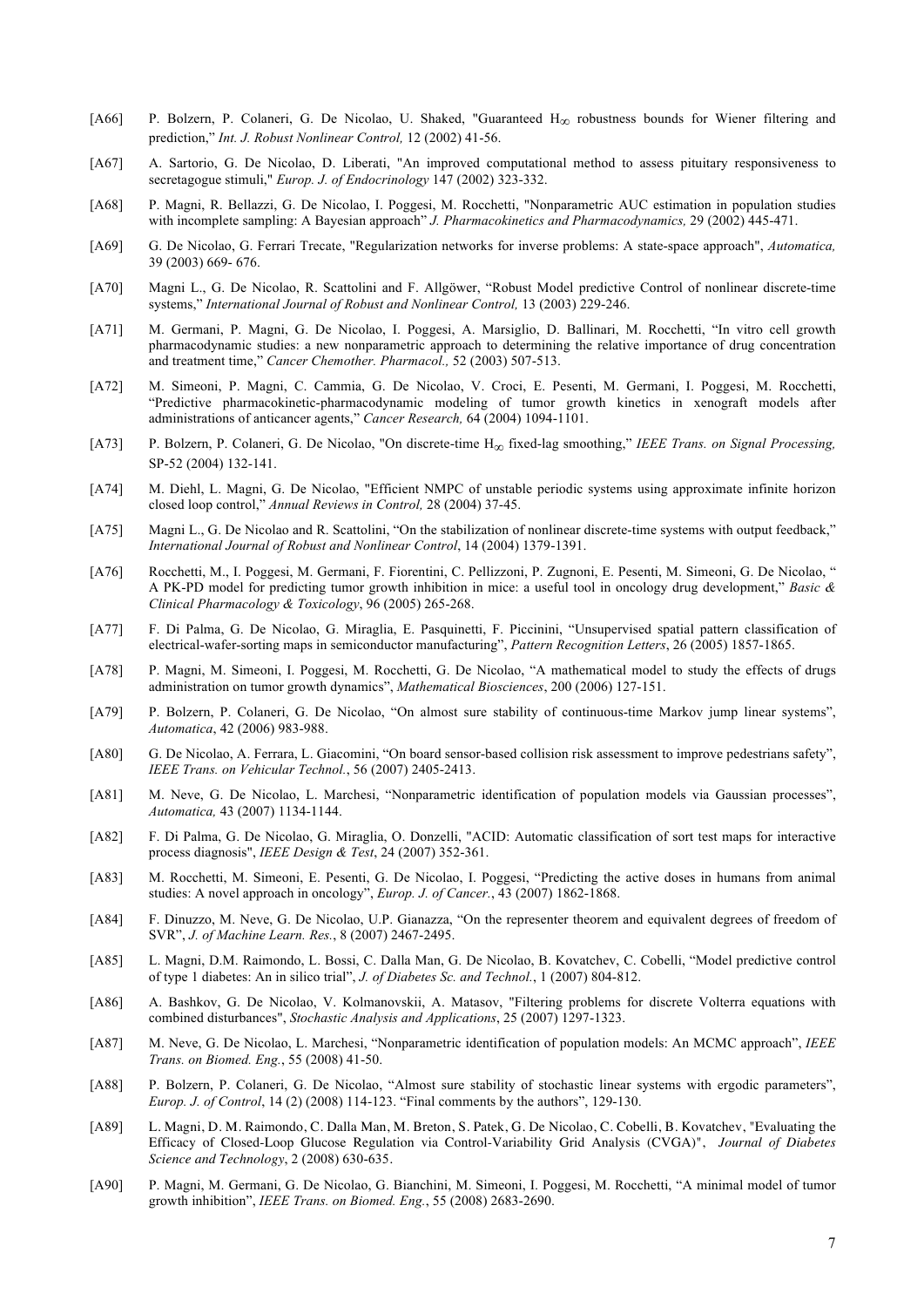- [A91] M. Neve, G. De Nicolao, G. Prodi, C. Siviero, "Estimation of engine maps: a regularized basis-function networks approach", *IEEE Trans. on Control Systems Technol.,* 17, No.3 (2009) 716-722.
- [A92] F. Del Bene, M. Germani, G. De Nicolao, P. Magni, C. E. Re, D. Ballinari, M. Rocchetti, "A model based approach to the *in vitro* evaluation of anticancer activity", *Cancer Chemotherapy and Pharmacol.*, 2009.
- [A93] G. Pillonetto, G. De Nicolao, M. Chierici, C. Cobelli "Fast algorithms for nonparametric population modeling of large data sets", *Automatica*, 45 (2009) 173-179.
- [A94] F. Dinuzzo, G. De Nicolao, "An Algebraic Characterization of the Optimum of Regularized Kernel Methods", *Machine Learning*, 74 (2009) 315-345.
- [A95] D. Bruttomesso, A. Farret, S. Costa, M.C. Marescotti, M. Vettore, A. Avogaro, A. Tiengo, C. Dalla Man, J. Place, A. Facchinetti, S. Guerra, L. Magni, G. De Nicolao, C. Cobelli, E. Renard, A. Maran, "Closed-Loop Artificial Pancreas Using Subcutaneous Glucose Sensing & Insulin Delivery, and a Model Predictive Control Algorithm: Preliminary Studies in Padova and Montpellier", *Journal of Diabetes Science and Technology*, 3 (2009) 1014-1021.
- [A96] B. Kovatchev, S. Patek, E. Dassau, F.J. Doyle III, L. Magni, G. De Nicolao, C. Cobelli, "Control to range for diabetes: functionality and modular architecture", *Journal of Diabetes Science and Technology*, 3 (2009) 1058-1065.
- [A97] L. Magni, M. Forgione, C. Toffanin, C. Dalla Man, B. Kovatchev, G. De Nicolao, C. Cobelli, Run-to-run tuning of model predictive control for type 1 diabetes subjects: In silico trial", *Journal of Diabetes Science and Technology*, 3 (2009) 1091- 1098.
- [A98] I. Poggesi, G. De Nicolao, M. Germani, M. Rocchetti, "Re: Antitumor Efficacy Testing in Rodents" (correspondence), *Journal of the National Cancer Institute*, 101 (2009) 1-2.
- [A99] L. Magni, D.M. Raimondo, C. Dalla Man, G. De Nicolao, B. Kovatchev, C. Cobelli, "Model predictive control of glucose concentration in type I diabetic patients: An in silico trial", *Biomedical Signal Processing and Control*, 2009.
- [A100] C. Cobelli, C. Dalla Man, G. Sparacino, L. Magni, G. De Nicolao, B. Kovatchev, "Diabetes: Models, signals and control", *IEEE Reviews in Biomedical Engineering*, 2 (2009) 54-96.
- [A101] M. Rocchetti, F. Del Bene, M. Germani , F. Fiorentini, I. Poggesi, E. Pesenti, P. Magni, G. De Nicolao, "Testing additivity of anticancer agents in pre-clinical studies: A PK/PD modelling approach", *European Journal of Cancer*, 45 n.18 (2009) 3336-3346.
- [A102] B. Kovatchev, C. Cobelli, E. Renard, S. Anderson, M. Breton, S. Patek, W. Clarke, D. Bruttomesso, A. Maran, S. Costa, A. Avogaro, C. Dalla Man, A. Facchinetti, L. Magni, G. De Nicolao, J. Place, A. Farret, "Multinational study of subcutaneous model-predictive closed- loop control in type 1 diabetes mellitus: Summary of the results," *J Diabetes Sci Technol*, 4 (2010) 1374–1381.
- [A103] J.L. Steimer, S. Dahl, D. De Alwis, U. Gundert-Remy, M. Karlsson, J. Martinkova, L. Aarons, H.J. Ahr, J. Clairambault, G. Freyer, L. Friberg, S. Kern, W.D. Ludwig, G. De Nicolao, M. Rocchetti, I. Troconiz, "Modelling the genesis and treatment of cancer: the potential role of physiologically-based pharmacodynamics" (position paper), *European Journal of Cancer*, 46(1) (2010) 21-32.
- [A104] G. Pillonetto, F. Dinuzzo, G. De Nicolao, "Bayesian online multi-task learning of Gaussian processes", *IEEE Trans. on Pattern Analysis and Machine Intelligence*, 32(2) (2010) 193-205.
- [A105] P. Bolzern, P. Colaneri, G. De Nicolao, "Markov Jump Linear Systems with switching transition rates: Mean square stability with dwell-time", *Automatica*, 46 (2010) 1081-1088.
- [A106] R. Bizzotto, S. Zamuner, G. De Nicolao, M.O. Karlsson, R. Gomeni, "Multinomial logistic estimation of Markov-chain models for modeling sleep architecture in primary insomnia patients", *J. Pharmacokinet.. Pharmacodyn.*, (2010).
- [A107] G. Pillonetto, G. De Nicolao, "A new kernel-based approach for linear system identification", *Automatica*, 46 (1) (2010), 81-93.
- [A108] F. Dinuzzo , G. Pillonetto, G. De Nicolao, "Client-server multi-task learning from distributed datasets", *IEEE Trans. on Neural Networks*, 22 (2) (2011) 290-303.
- [A109] G. Pillonetto, A. Chiuso, G. De Nicolao, "Prediction error identification of linear systems: A nonparametric Gaussian regression approach", *Automatica*, 47 (2) (2011), 291-305.
- [A110] R. Bizzotto, S. Zamuner, E. Mezzalana, G. De Nicolao, I. Poggesi, M. Neve, R. Gomeni, "Multinomial Logistic Functions in Markov Chain Models of Sleep Architecture: Internal and External Validation and Covariate Analysis", *The AAPS Journal.*, 13(3) (2011) 445-463, DOI: 10.1208/s12248-011-9287-4.
- [A111] A. Russu, G. De Nicolao, I. Poggesi, M. Neve, R. Gomeni, "Bayesian population approaches to the analysis of dose escalation studies", *Comput. Meth. Programs in Biomed.*, (2011).
- [A112] A. Russu, I. Poggesi, R. Gomeni, G. De Nicolao, "Bayesian population modelling of Phase I dose escalation studies: Gaussian process vs parametric approaches", *IEEE Trans. on Biomed. Eng.*, 58 (11) (2011) 3156-3164. doi: 10.1109/TBME.2011.2164614
- [A113] A. Russu, E. Van Zwet, G. De Nicolao, O. Della Pasqua, "Modelling of the outcome of non-inferiority trials by integration of historical data", *J. Pharmacokinet. Pharmacodyn.*, October; 38(5) (2011) 595–612. doi: 10.1007/s10928-011-9210-8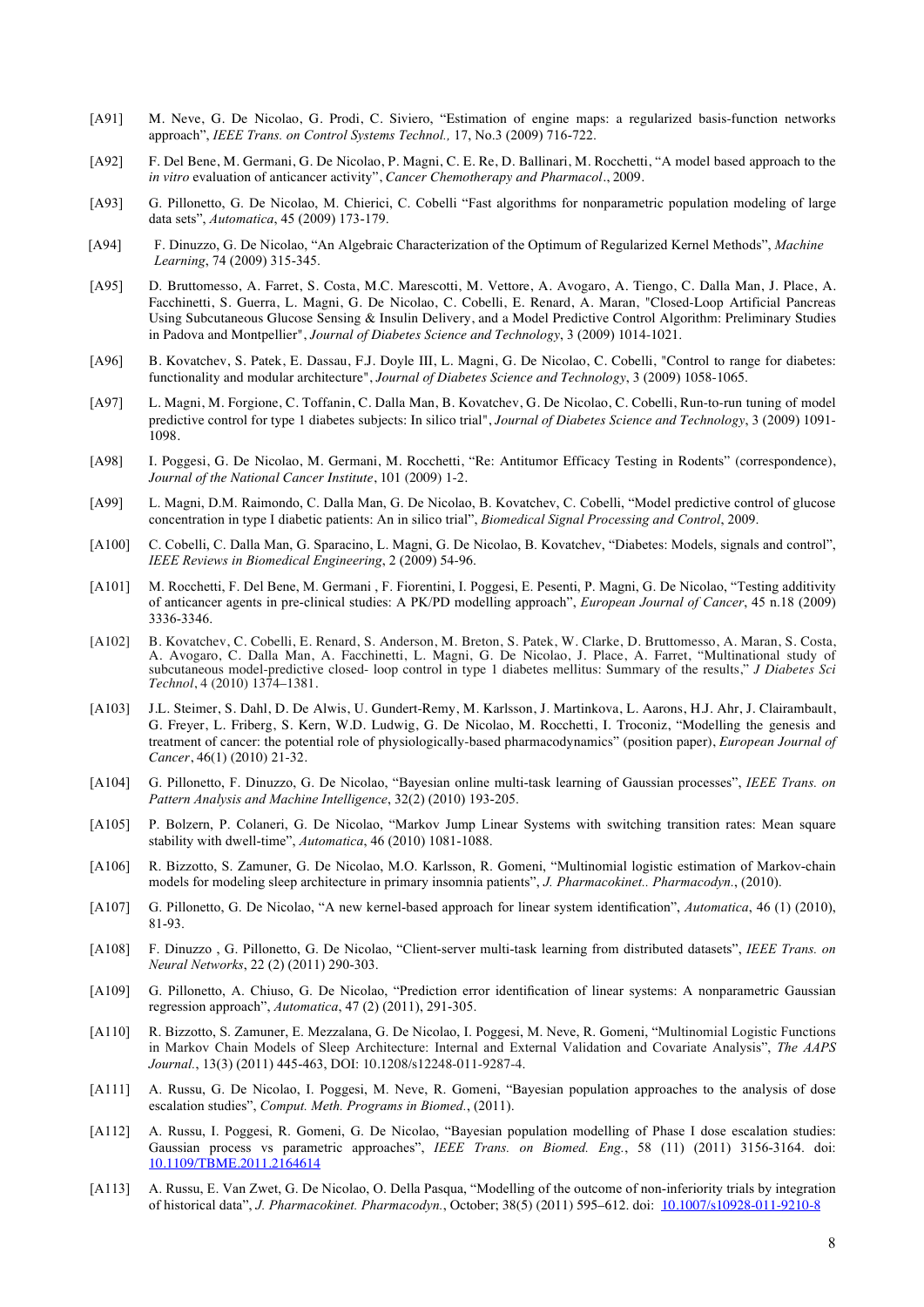- [A114] A. Russu, E. Marostica, G. De Nicolao, A.C. Hooker, I. Poggesi, R. Gomeni, S. Zamuner, "Joint Modeling of Efficacy, Dropout, and Tolerability in Flexible-Dose Trials: A Case Study in Depression", *Clin. Pharmacol. & Therap.* (2012). doi:10.1038/clpt.2011.322
- [A115] P. Soru, G. De Nicolao, C. Toffanin, C. Dalla Man, C. Cobelli, L. Magni, "MPC based Artificial Pancreas: Strategies for individualization and meal compensation", *Annual Reviews in Control*, 36 (2012) 118–128.
- [A116] P. Magni, N. Terranova, F. Del Bene. M. Germani, G. De Nicolao, "A minimal model of growth inhibition in combination regimens under the hypothesis of no interaction between drugs", *IEEE Trans. on Biomed. Eng.*, 59 (8) (2012) 2161-2170. doi: 10.1109/TBME.2012.2197680
- [A117] M. Simeoni, G. De Nicolao, P. Magni, M. Rocchetti, I. Poggesi, "Mathematical modeling of human tumor xenografts and dose rational in oncology", *Drug Discovery Today: Technologies*, accepted.
- [A118] E. Marostica, A. Russu, R. Gomeni, S. Zamuner, G. De Nicolao, "A PCA approach to model-free population analysis With application to a Phase II depression trial", *J. Pharmacokinet. Pharmacodyn.*, accepted.
- [A119] Patek, S.D., Magni, L., Dassau, E., Hughes-Karvetski, C., Toffanin, C., De Nicolao, G., Del Favero, S., Breton, M., Man, C.D., Renard, E., Zisser, H., Doyle, F.J., Cobelli, C., Kovatchev, B.P., "Modular closed-loop control of diabetes", (2012) *IEEE Transactions on Biomedical Engineering*, 59 (11 PART1), art. no. 6177651, pp. 2986-2999.
- [A120] Breton, M., Farret, A., Bruttomesso, D., Anderson, S., Magni, L., Patek, S., Man, C.D., Place, J., Demartini, S., Del Favero, S., Toffanin, C., Hughes-Karvetski, C., Dassau, E., Zisser, H., Doyle III, F.J., De Nicolao, G., Avogaro, A., Cobelli, C., Renard, E., Kovatchev, B., "Fully integrated artificial pancreas in type 1 diabetes: Modular closed-loop glucose control maintains near normoglycemia", (2012) *Diabetes*, 61 (9), pp. 2230-2237.
- [A121] Zecchin, C., Facchinetti, A., Sparacino, G., De Nicolao, G., Cobelli, C., "Neural network incorporating meal information improves accuracy of short-time prediction of glucose concentration", (2012) *IEEE Transactions on Biomedical Engineering*, 59 (6), art. no. 2188893, pp. 1550-1560.
- [A122] Marostica, E., Grugni, G., De Nicolao, G., Marazzi, N., Crinò, A., Cappa, M., Sartorio, A., "The GHRH+arginine stimulated pituitary GH secretion in children and adults with Prader-Willi syndrome shows age- and BMI-dependent and genotype-related differences", (2013) *Growth Hormone and IGF Research*, 23 (6), pp. 261-266.
- [A123] Luijf, Y.M., Hans DeVries, J., Zwinderman, K., Leelarathna, L., Nodale, M., Caldwell, K., Kumareswaran, K., Elleri, D., Allen, J.M., Wilinska, M.E., Evans, M.L., Hovorka, R., Doll, W., Ellmerer, M., Mader, J.K., Renard, E., Place, J., Farret, A., Cobelli, C., Favero, S.D., Man, C.D., Avogaro, A., Bruttomesso, D., Filippi, A., Scotton, R., Magni, L., Lanzola, G., Palma, F.D., Soru, P., Toffanin, C., De Nicolao, G., Arnolds, S., Benesch, C., Heinemann, L., "Day and night closed-loop control in adults with type 1 diabetes: A comparison of two closed-loop algorithms driving continuous subcutaneous insulin infusion versus patient self-management" (2013) Diabetes Care, 36 (12), pp. 3882-3887.
- [A124] Simeoni, M., De Nicolao, G., Magni, P., Rocchetti, M., Poggesi, I., "Modeling of human tumor xenografts and dose rationale in oncology", (2013) *Drug Discovery Today: Technologies*, 10 (3).
- [A125] Grugni, G., Marostica, E., Crinò, A., Marzullo, P., De Nicolao, G., Sartorio, A., "Deconvolution-based assessment of pituitary GH secretion stimulated with GHRH+arginine in Prader-Willi adults and obese controls", (2013) *Clinical Endocrinology*, 79 (2), pp. 224-231.
- [A126] D'Avanzo, C., Goljahani, A., Pillonetto, G., De Nicolao, G., Sparacino, G., "A multi-task learning approach for the extraction of single-trial evoked potentials", (2013) *Computer Methods and Programs in Biomedicine*, 110 (2), pp. 125- 136.
- [A127] Rocchetti, M., Germani, M., Del Bene, F., Poggesi, I., Magni, P., Pesenti, E., De Nicolao, G., "Predictive pharmacokinetic-pharmacodynamic modeling of tumor growth after administration of an anti-angiogenic agent, bevacizumab, as single-agent and combination therapy in tumor xenografts", (2013) *Cancer Chemotherapy and Pharmacology*, 71 (5), pp. 1147-1157.
- [A128] Marostica, E., Russu, A., Gomeni, R., Zamuner, S., De Nicolao, G., "A PCA approach to population analysis: With application to a Phase II depression trial, (2013) *Journal of Pharmacokinetics and Pharmacodynamics*, 40 (2), pp. 213- 227.
- [A129] Bolzern, P., Colaneri, P., De Nicolao, G., "Almost sure stability of markov jump linear systems with deterministic switching", (2013) *IEEE Transactions on Automatic Control*, 58 (1), art. no. 6213076, pp. 209-213.
- [A130] Toffanin, C., Messori, M., Di Palma, F., De Nicolao, G., Cobelli, C., Magni, L., "Artificial pancreas: Model predictive control design from clinical experience", (2013) *Journal of Diabetes Science and Technology*, 7 (6), pp. 1470-1483.
- [A131] Pillonetto, G., Dinuzzo, F., Chen, T., De Nicolao, G., Ljung, L., "Kernel methods in system identification, machine learning and function estimation: A survey", (2014) *Automatica*, 50 (3), pp. 657-682.
- [A132] Marostica, E., Russu, A., Gomeni, R., Zamuner, S., De Nicolao, G., "Continuous-time Markov modelling of flexible-dose depression trials", (2014) *Journal of Pharmacokinetics and Pharmacodynamics*, 41 (6), pp. 625-638.
- [A133] Marostica, E., Russu, A., Yang, S., De Nicolao, G., Zamuner, S., Beerahee, M., "Population model of longitudinal FEV1 data in asthmatics: meta-analysis and predictability of placebo response", (2014) *Journal of Pharmacokinetics and Pharmacodynamics*, 41 (6), pp. 553-569. Cited 1 time.